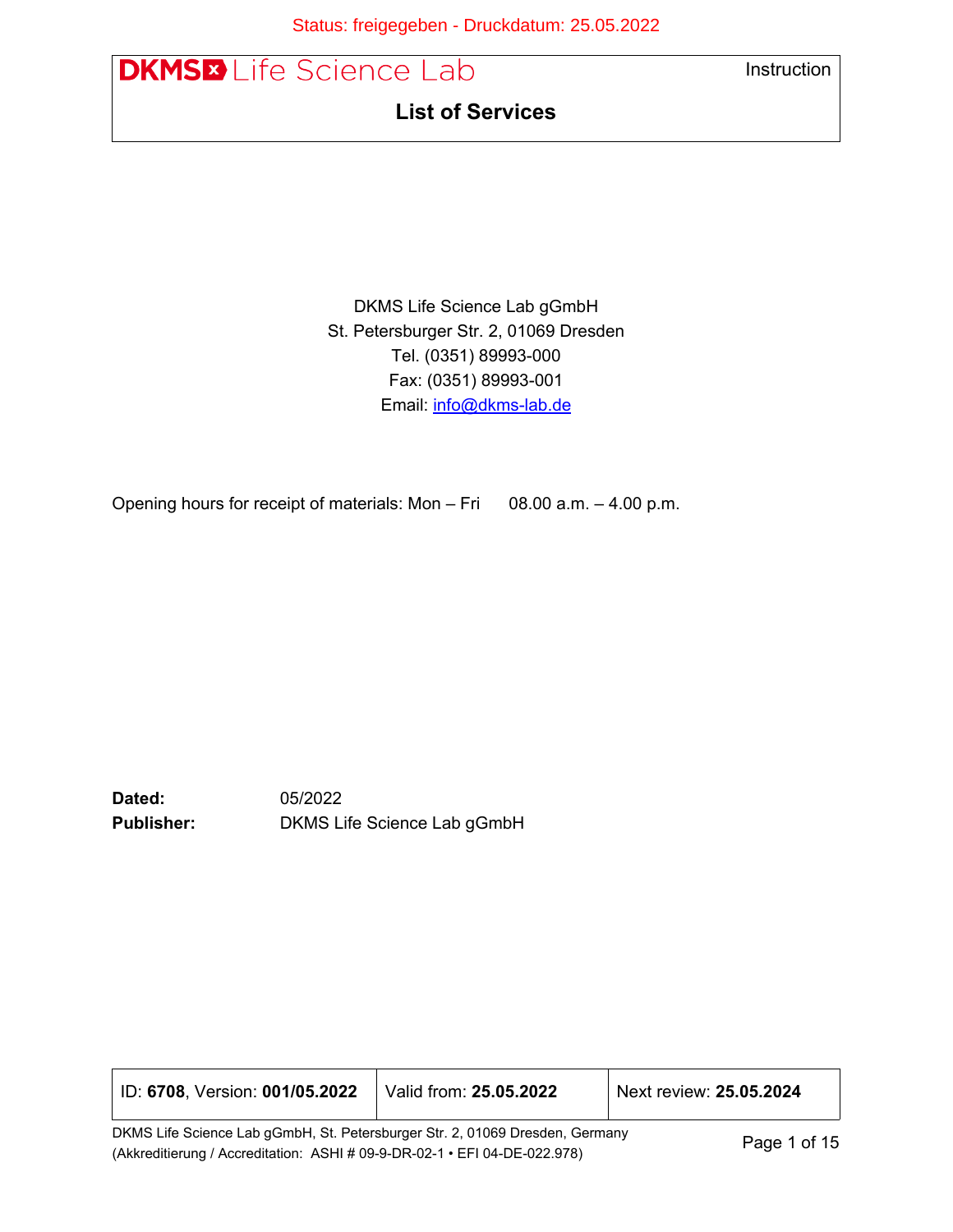

## **List of Services**

### **Contents**

| 1              |       |                                                                               |
|----------------|-------|-------------------------------------------------------------------------------|
|                | 1.1   |                                                                               |
|                | 1.2   |                                                                               |
| $\overline{2}$ |       | Commissioning, material extraction, pre-analytics, communication of results 5 |
|                | 2.1   |                                                                               |
|                | 2.1.1 |                                                                               |
|                | 2.1.2 |                                                                               |
|                |       |                                                                               |
|                | 2.2   |                                                                               |
|                | 2.3   |                                                                               |
|                | 2.4   |                                                                               |
|                | 2.5   | Special features for genetic analyses (German Genetic Diagnostics Act)8       |
|                | 2.6   |                                                                               |
|                | 2.6.1 |                                                                               |
|                | 2.6.2 |                                                                               |
|                | 2.6.3 |                                                                               |
|                | 2.6.4 |                                                                               |
|                | 2.6.5 |                                                                               |
|                | 2.6.6 |                                                                               |
|                | 2.6.7 |                                                                               |
|                | 2.6.8 |                                                                               |
|                | 2.6.9 |                                                                               |
|                |       |                                                                               |
|                |       |                                                                               |
|                | 2.7   |                                                                               |
|                | 2.8   |                                                                               |
|                | 2.9   |                                                                               |
| 3              |       |                                                                               |
| 4              |       |                                                                               |

| ID: 6708, Version: 001/05.2022                                               | Valid from: 25.05.2022 | Next review: 25.05.2024 |
|------------------------------------------------------------------------------|------------------------|-------------------------|
| DKMS Life Science Lab gGmbH, St. Petersburger Str. 2, 01069 Dresden, Germany |                        | $D_{0}$ ao $2$ of 15    |

(Akkreditierung / Accreditation: ASHI # 09-9-DR-02-1 • EFI 04-DE-022.978)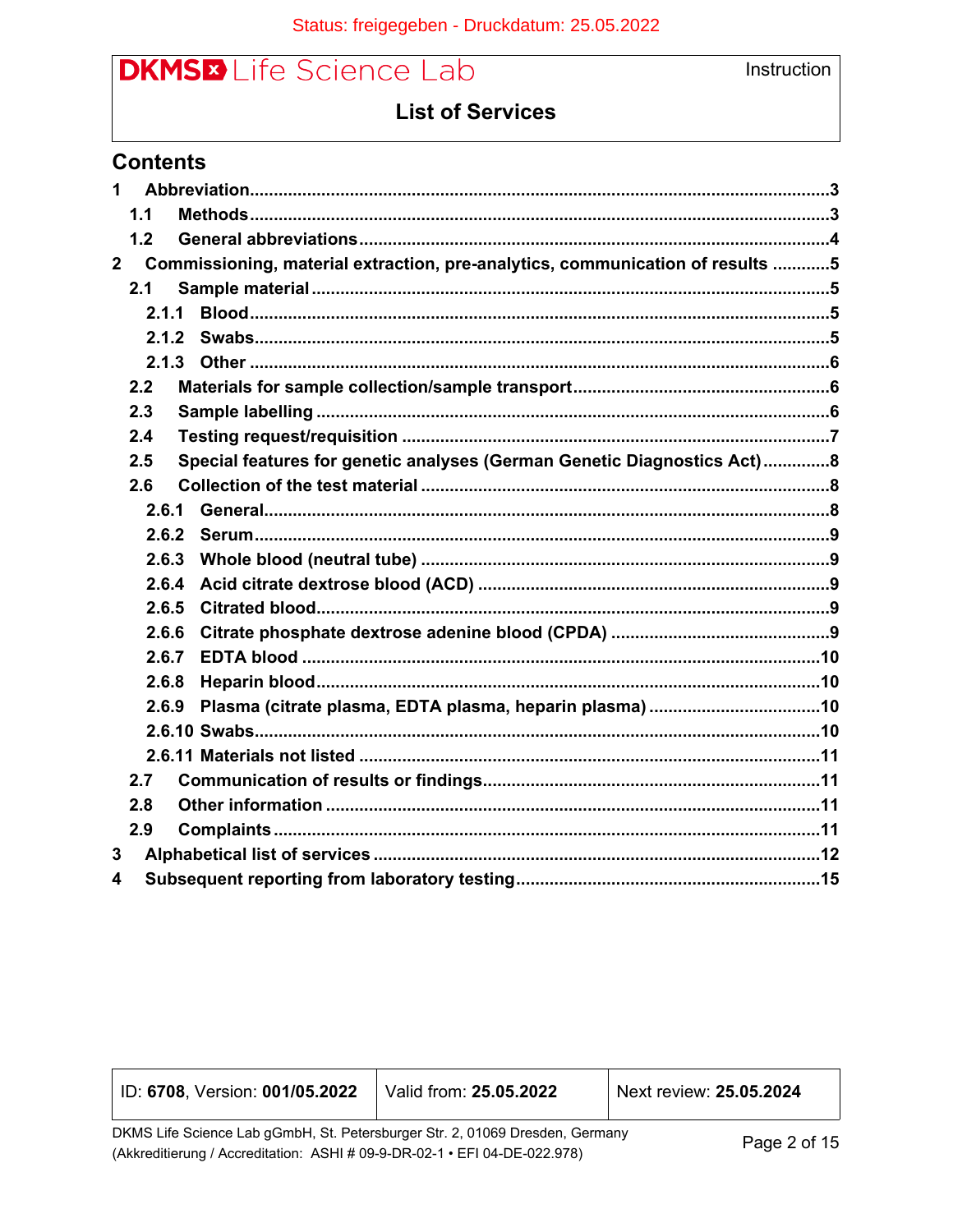Instruction

# **List of Services**

## <span id="page-2-0"></span>**1 Abbreviation**

### <span id="page-2-1"></span>**1.1 Methods**

| <b>ELISA</b>   | Enzyme-linked immunosorbent assay                                                                        |
|----------------|----------------------------------------------------------------------------------------------------------|
| <b>LCT</b>     | Complement-dependent (micro)lymphocytotoxicity test                                                      |
| LCT+DTT        | Complement-dependent (micro) lymphocytotoxicity test using DTT for inactivation<br>of the IgM antibodies |
| NGS-E          | Next generation sequencing of typing-relevant exons using short PCR amplicons<br>(<1kb)                  |
| NGS-LR         | Next generation sequencing of long-range PCR amplicons (>1kb)                                            |
| <b>PCR</b>     | Polymerase chain reaction                                                                                |
| <b>SSO</b>     | Sequence-specific oligonucleotide                                                                        |
| <b>XMAP-M</b>  | Antibody detection/screening by means of bead array technology (Luminex,<br>antigen mix)                 |
| <b>XMAP-SA</b> | Antibody specification by means of bead array technology (Luminex technology,<br>single antigen)         |

| D: 6708, Version: 001/05.2022 | Valid from: 25.05.2022 | Next review: 25.05.2024 |
|-------------------------------|------------------------|-------------------------|
|                               |                        |                         |

DKMS Life Science Lab gGmbH, St. Petersburger Str. 2, 01069 Dresden, Germany DRMS Lile Science Lab gGmbH, St. Petersburger Str. 2, 01069 Dresden, Germany<br>(Akkreditierung / Accreditation: ASHI # 09-9-DR-02-1 • EFI 04-DE-022.978)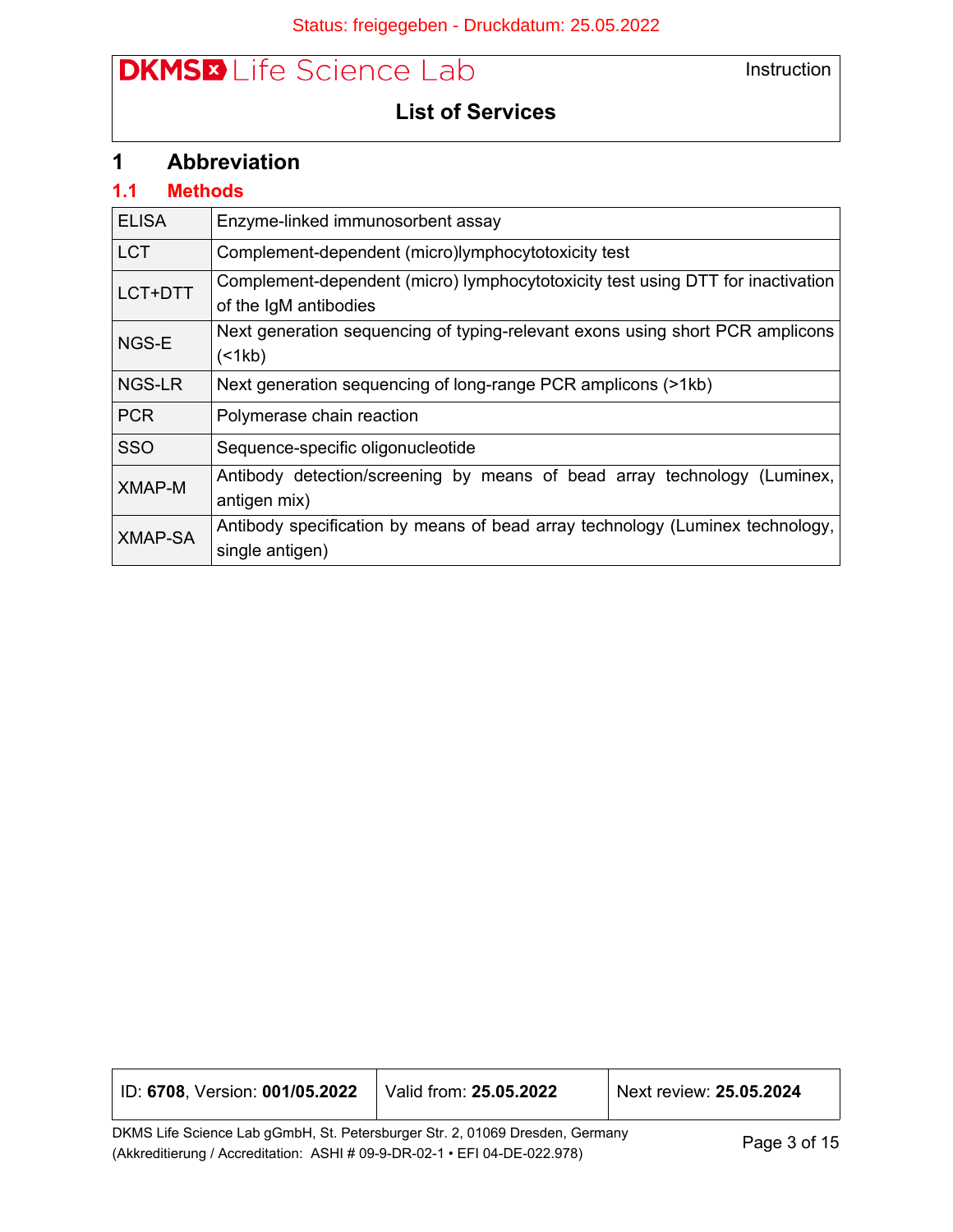Instruction

## **List of Services**

<span id="page-3-0"></span>

| 1.2         | <b>General abbreviations</b>                                                     |
|-------------|----------------------------------------------------------------------------------|
| $\star$     | Molecular genetic analysis                                                       |
| μg          | Microgram                                                                        |
| $\mu$       | Microlitre                                                                       |
| <b>ACD</b>  | Acid citrate dextrose                                                            |
| <b>AB</b>   | Antibodies                                                                       |
| CE-IVD      | In vitro diagnostic products with CE marking in compliance with EU standards     |
| <b>CPDA</b> | Citrate phosphate dextrose adenine                                               |
| DTT         | <b>Dithiothreitol</b>                                                            |
| <b>EDTA</b> | Ethylenediaminetetraacetic acid or its salts                                     |
| g           | Gram                                                                             |
| GenDG       | Genetic Diagnostics Act - a German law concerning the genetic testing of humans  |
| HD          | High throughput laboratory                                                       |
| <b>HLA</b>  | Human leukocyte antigens                                                         |
| <b>KL</b>   | Clinical laboratory                                                              |
| mg          | Milligram                                                                        |
| min.        | Minimum                                                                          |
| Min.        | Minute                                                                           |
| ml          | Millilitre                                                                       |
| mm          | Millimetre                                                                       |
| ng          | Nanogram                                                                         |
| <b>TAT</b>  | Turnaround time (processing time for a sample in working days from the beginning |
|             | of the workflow); individual agreements can be made with a contract              |
| Unorm       | Units normalised to a protein content of 1 mg/ml                                 |
| <b>WD</b>   | Working days                                                                     |
|             | (high throughput area: 20 working days (Mon-Fri) corresponding to 28 calendar    |
|             | days as the standard TAT)                                                        |

| ID: 6708, Version: 001/05.2022                                                 | Valid from: <b>25.05.2022</b> | Next review: 25.05.2024 |
|--------------------------------------------------------------------------------|-------------------------------|-------------------------|
| DICALE Life Coinnea Lab aCmbU, Ct. Deteroburger Ctr. 2, 04060 Dreaden, Cermany |                               |                         |

DKMS Life Science Lab gGmbH, St. Petersburger Str. 2, 01069 Dresden, Germany DRMS Lile Science Lab gGmbH, St. Petersburger Str. 2, 01069 Dresden, Germany<br>(Akkreditierung / Accreditation: ASHI # 09-9-DR-02-1 • EFI 04-DE-022.978)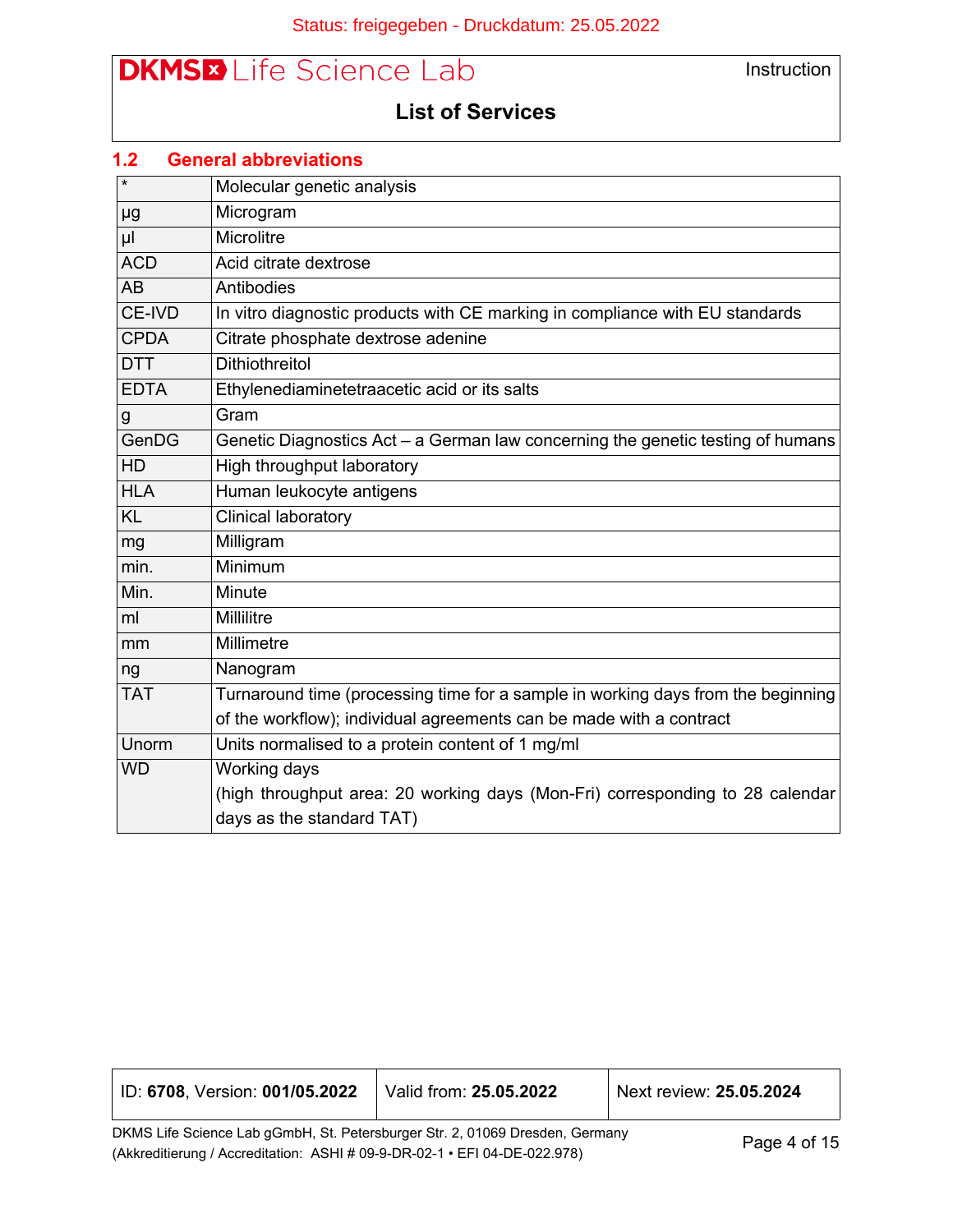$\bigcup_{x\in\mathbb{R}}\text{Ext}^2(A)$  and  $\bigcap_{x\in\mathbb{R}}\mathbb{Z}$  and  $\bigcup_{x\in\mathbb{R}}\text{Ext}^2(B)$  and  $\bigcup_{x\in\mathbb{R}}\text{Ext}^2(B)$ 

| <b>DKMSED</b> Life Science Lab | Instruction |
|--------------------------------|-------------|
| <b>List of Services</b>        |             |

# <span id="page-4-0"></span>**2 Commissioning, material extraction, pre-analytics, communication of results**

## <span id="page-4-1"></span>**2.1 Sample material**

## <span id="page-4-2"></span>**2.1.1 Blood**

The alphabetical list of services shows the test materials needed for the analyses you require. You can freely select from the sample containers listed below.

Several samples of the same type should be sent in if they need to meet a very exacting scope of analysis, if you are requesting analyses with high material requirements or if the pre-analytics differs in the case of identical material. Therefore, if applicable, please note the pre-analytical information for the individual analyses.

| <b>Sequence</b> | <b>Material</b>                     | <b>Monovettes</b><br>(cap colour) | <b>Vacuettes</b><br>(cap colour) | <b>Application</b>                                                  | Storage temperature<br>when shipping |
|-----------------|-------------------------------------|-----------------------------------|----------------------------------|---------------------------------------------------------------------|--------------------------------------|
|                 | Serum                               | Serum gel<br>(brown)              | Serum<br>(red)                   | e.g. serology,<br>immunology                                        | Room temperature                     |
| $\overline{2}$  | Whole blood<br>with no<br>additives | Neutral tube<br>(white)           | Neutral tube<br>(white)          | Immunohaematology                                                   | Room temperature                     |
| 3               | <b>EDTA blood</b>                   | EDTA (red)                        | EDTA (purple)                    | e.g.<br>immunohaematology,<br>blood type analytics,<br>DNA analyses | Room temperature                     |
| 4               | (preferably)                        | Citrate<br>(green)                | Citrate (blue)                   | e.g. DNA analyses                                                   | Room temperature                     |
| 5               | Citrated blood                      | Li-heparin<br>(orange)            | Li-heparin<br>(green)            | e.g. DNA analyses                                                   | Room temperature                     |
| 6               | Heparin blood                       |                                   | ACD-B<br>(yellow)                | e.g. blood type analytics,<br>DNA analyses                          | Room temperature                     |
| 7               | ACD blood                           | <b>CPDA</b><br>(yellow)           | CPDA (yellow)                    | e.g. blood type analytics,<br>DNA analyses                          | Room temperature                     |

### <span id="page-4-3"></span>**2.1.2 Swabs**

| Sample container      | <b>Description</b>                    | <b>Application</b>         | <b>Storage</b>   |
|-----------------------|---------------------------------------|----------------------------|------------------|
|                       |                                       |                            | temperature      |
| Donor swab            | <b>Swab</b> without transport medium, | DNA analyses and/or        | Room temperature |
| (swab)                | in transport envelope                 | CMV status                 |                  |
|                       |                                       | determination for          |                  |
|                       |                                       | potential stem cell donors |                  |
|                       |                                       | or study participants      |                  |
| Patient or donor swab | <b>Swab</b> without transport medium, | DNA analyses               | Room temperature |
| (swab)                | in transport envelope                 |                            |                  |

| ID: 6708, Version: 001/05.2022                                               | Valid from: 25.05.2022 | Next review: 25.05.2024 |
|------------------------------------------------------------------------------|------------------------|-------------------------|
| DKMS Life Sejence Leb aCmbH, St. Deteroburger Str. 2, 01060 Dreaden, Cermany |                        |                         |

DKMS Life Science Lab gGmbH, St. Petersburger Str. 2, 01069 Dresden, Germany Drivid Life Science Lab germon, St. 1 etersburger Str. 2, 01009 Dresden, Germany<br>(Akkreditierung / Accreditation: ASHI # 09-9-DR-02-1 • EFI 04-DE-022.978)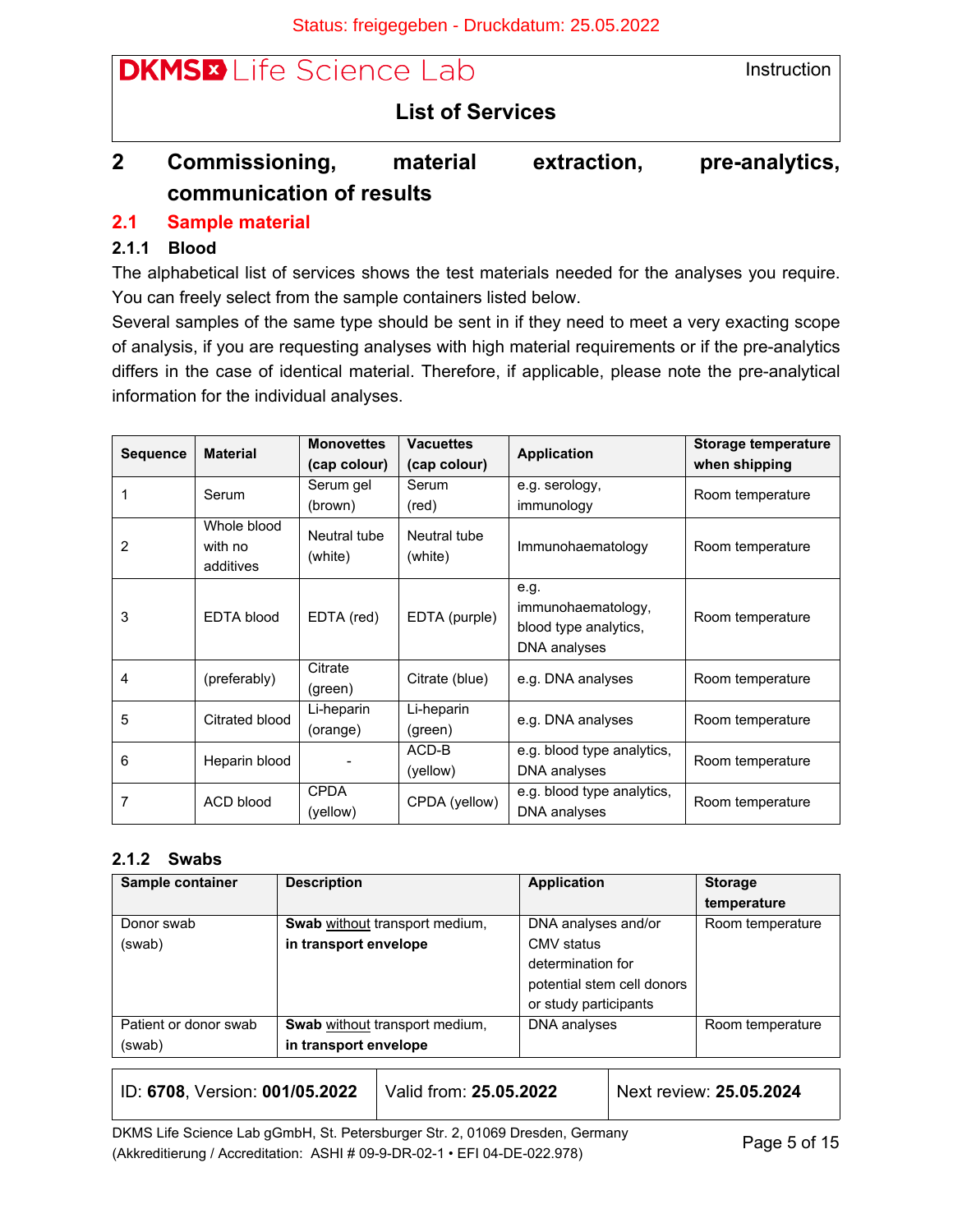**Instruction** 

## **List of Services**

#### <span id="page-5-0"></span>**2.1.3 Other**

| Sample container<br><b>Description</b> |                                     | <b>Application</b>   | <b>Storage</b>   |
|----------------------------------------|-------------------------------------|----------------------|------------------|
|                                        |                                     |                      | temperature      |
| Reaction tube 1.5 ml                   | With safety cap                     | <b>Extracted DNA</b> | Room temperature |
| Reaction tube 2 ml                     | With safety cap                     | <b>Extracted DNA</b> | Room temperature |
| 96-well microplates                    | Preferably: 330 µl, 96 round wells, | <b>Extracted DNA</b> | Room temperature |
|                                        | V-bottom plate, polypropylene       |                      |                  |

#### <span id="page-5-1"></span>**2.2 Materials for sample collection/sample transport**

After consulting with the laboratory, the materials can be provided for sample collection or sample transport for swabs or DNA samples. Order forms can be sent in along with test specimens via a courier service. Any changes to sample materials, the introduction of new methods or changes to evaluation criteria must be notified in good time.

### <span id="page-5-2"></span>**2.3 Sample labelling**

Each sample container must be clearly labelled. When it is necessary for particular analyses, the corresponding order must also be labelled with an identical and unique sample barcode. Certain requirements apply in these cases, and these are provided in advance as a basis of the contract and are discussed with the customer.

| Barcode type (Code 128)   | <b>BARCODE</b><br><b>CODE 128</b><br>QUIET ZONE ←<br>ANQUIET ZONE<br>ABC-12345678<br><b>SAMPLE ID</b><br><b>HUMAN READABLE</b><br><b>CHARACTERS</b> |  |
|---------------------------|-----------------------------------------------------------------------------------------------------------------------------------------------------|--|
| <b>Legible characters</b> | Sample number should be printed beneath the barcode.<br>Must be readable to the human eye!                                                          |  |
| <b>Print quality</b>      | Black printed on a white background<br>Smudge-proof and resistant to abrasion                                                                       |  |
| <b>Barcode quality</b>    | Well defined individual bars<br>Easily distinguishable<br>Immediately readable with a hand scanner                                                  |  |

The following guidelines apply for the sample barcode:

| ID: 6708, Version: 001/05.2022                                               | Valid from: 25.05.2022 | Next review: 25.05.2024 |
|------------------------------------------------------------------------------|------------------------|-------------------------|
| DKMS Life Science Lab gGmbH, St. Petersburger Str. 2, 01069 Dresden, Germany |                        | $D = \cdots$ $D = I$    |

Ethio End Science East gomethy, St. 1 distributing on the procedurity connecting Page 6 of 15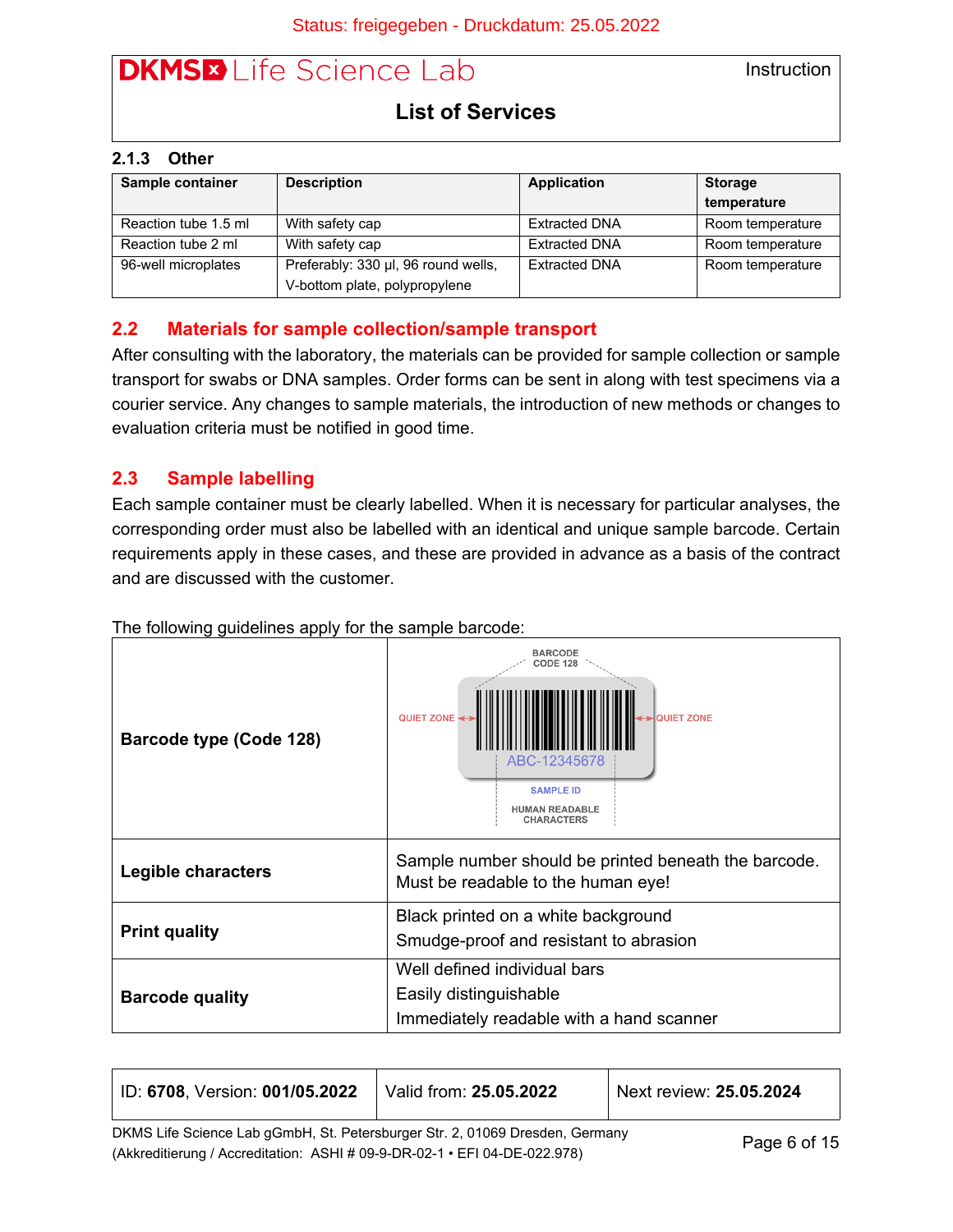Instruction

## **List of Services**

#### <span id="page-6-0"></span>**2.4 Testing request/requisition**

Where required according on the type of analysis, each sample must have an accurately completed laboratory order attached. This applies equally to both paper-based and electronic orders. The following patient-specific information is required for clinical investigations:

| mandatory |                                            |                                             | plausibility check |  |                                  | Necessary for correct diagnosis | and |
|-----------|--------------------------------------------|---------------------------------------------|--------------------|--|----------------------------------|---------------------------------|-----|
|           | Surname, first name, date of birth (gender | Clinical diagnosis or symptoms<br>$\bullet$ |                    |  |                                  |                                 |     |
|           | optional) or unique identifier (e.g.       |                                             |                    |  |                                  |                                 |     |
|           | barcode/GRID of donor)                     |                                             |                    |  |                                  |                                 |     |
|           | Depending on the order (e.g. privately     | $\bullet$                                   |                    |  | Information on previous findings |                                 |     |
|           | insured), address of the patient           |                                             |                    |  |                                  |                                 |     |
|           | Test materials with date of sample         |                                             |                    |  | Medication, if applicable        |                                 |     |
|           | collection.                                |                                             |                    |  |                                  |                                 |     |
|           | Scope of testing requested                 |                                             |                    |  |                                  |                                 |     |
|           | Sender (plus ward or department in the     |                                             |                    |  |                                  |                                 |     |
|           | case of hospitals) with doctor's signature |                                             |                    |  |                                  |                                 |     |

For samples in the high throughput area, the following information is required:

| mandatory                                                      |  | <b>Optional</b>                                                   |  |  |
|----------------------------------------------------------------|--|-------------------------------------------------------------------|--|--|
| Unique barcode                                                 |  | Requisition with barcode in paper form<br>accompanying the sample |  |  |
| Scope of testing requested                                     |  |                                                                   |  |  |
| Sender                                                         |  |                                                                   |  |  |
| List with number of samples and identifiers<br>in digital form |  |                                                                   |  |  |

**Samples that cannot be uniquely identified**, e.g. if labelling is missing or unclear or there is no barcode, can only be processed if the sender creates a clear assignment before further processing. To this end, written confirmation is obtained from the person responsible for the identification, and documented.

For studies or anonymous donor typing, separate arrangements are agreed with the sender and put into writing.

| ID: 6708, Version: 001/05.2022                                               | Valid from: 25.05.2022     | Next review: 25.05.2024 |
|------------------------------------------------------------------------------|----------------------------|-------------------------|
| DKMS Life Science Lab gGmbH, St. Petersburger Str. 2, 01069 Dresden, Germany | $P$ <sub>200</sub> 7 of 15 |                         |

(Akkreditierung / Accreditation: ASHI # 09-9-DR-02-1 • EFI 04-DE-022.978) Page 7 of 15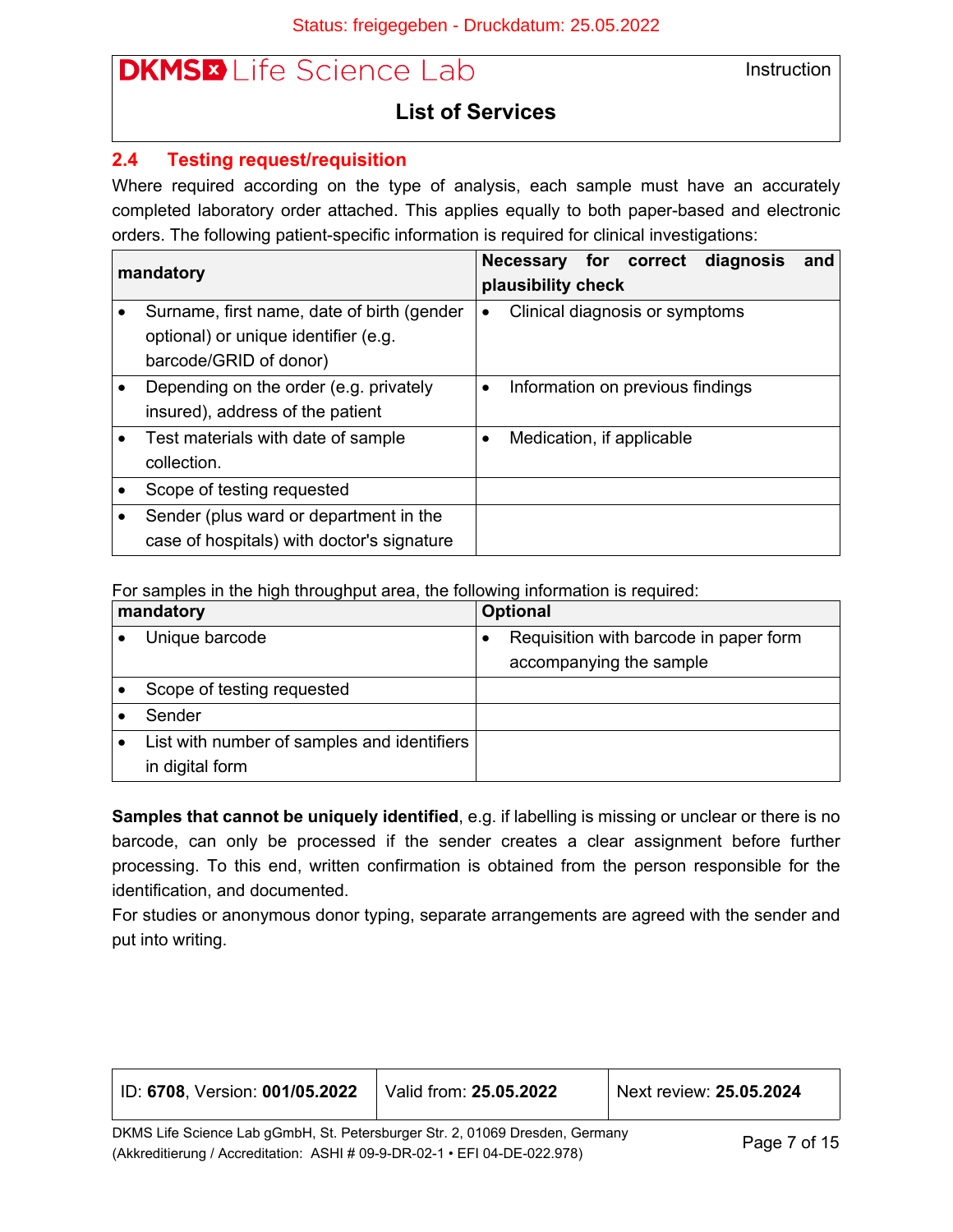**Instruction** 

## **List of Services**

### <span id="page-7-0"></span>**2.5 Special features for genetic analyses (German Genetic Diagnostics Act)**

- The Genetic Diagnostics Act has been in effect since 01/02/2010 and concerns testing that is directed at inherited or prenatally acquired characteristics of human genetic material (chromosomes, DNA, genes). The law also applies to gene products if the testing is directed at the genetic make-up.
- In the case of genetic testing for medical purposes (diagnostic or predictively with disease association), it is absolutely imperative that the patient is informed and provides a signed declaration of consent. This must contain the subject and scope of the testing, the consent to the sample collection and to the testing, and to the findings being noted or being destroyed as well as the decision regarding retention of the sample following the analysis. Prior to the declaration of consent, the nature, scope and implications of the testing must be clarified and documented. In the case of persons who are not able to consent (children or those under supervision), the signature of the legal representative must be obtained.
- If there is no declaration of consent, the laboratory must not begin the aforementioned analyses.
- Otherwise, the provisions of the current version of the German Genetic Diagnostics Act apply.

#### <span id="page-7-1"></span>**2.6 Collection of the test material**

#### <span id="page-7-2"></span>**2.6.1 General**

- Please inform the test subjects of any particular preparatory measures that they need to observe for the sample collection or beforehand (e.g. avoid eating food or taking medicines, and suchlike).
- Please use the prescribed sample containers and tag or label them during the sample collection. It may be helpful to show the test subject the filled tubes bearing their name.
- If several samples are collected for one requisition, they must be labelled individually.
- In general, medication should not be taken until after blood sample collection.
- Samples should never be exposed to direct sunlight.
- Contaminated materials should be disposed of properly.
- Avoid injuries by using appropriate materials (safety cannulas, safety lancets, sharps containers).
- If there is no centrifuge available, please rapidly send in non-centrifuged material that is to be frozen on an ice pack.

| ID: 6708, Version: 001/05.2022                                               | Valid from: 25.05.2022 | Next review: 25.05.2024 |
|------------------------------------------------------------------------------|------------------------|-------------------------|
| DKMS Life Science Lab gGmbH, St. Petersburger Str. 2, 01069 Dresden, Germany |                        | $D = 0.5$               |

(Akkreditierung / Accreditation: ASHI # 09-9-DR-02-1 • EFI 04-DE-022.978) Page 8 of 15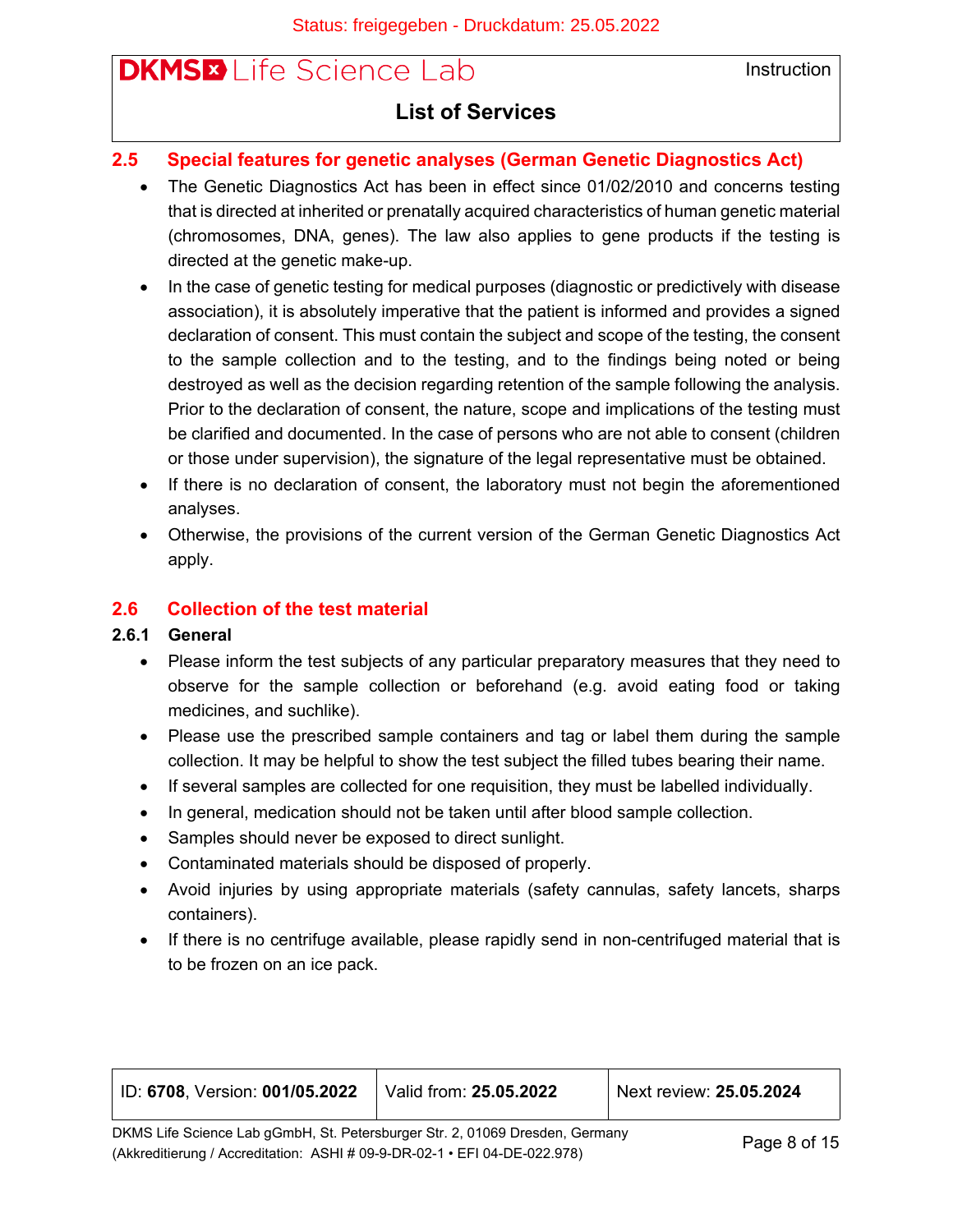**Instruction** 

### **List of Services**

#### <span id="page-8-0"></span>**2.6.2 Serum**

- Serum is the fluid portion of the blood after the process of blood clotting is completed.
- After taking a sample, leave the blood standing in the serum tube to clot for at least 20 minutes.
- Centrifuge it beforehand if necessary (approx. 10 minutes at approx. 3000 rpm). Then transfer the supernatant (the serum) into aliquot containers intended for this purpose and label it as serum.
- Store the material in accordance with the instructions for the test parameter in question.

#### <span id="page-8-1"></span>**2.6.3 Whole blood (neutral tube)**

• Invert the neutral tube carefully several times and store in accordance with the instructions for the test parameter in question.

#### <span id="page-8-2"></span>**2.6.4 Acid citrate dextrose blood (ACD)**

- Fill the ACD tube to the fill line.
- Invert the tube carefully several times and store in accordance with the instructions for the test parameter in question. If you forget to invert it, the ACD and the blood will not be sufficiently mixed and this will result in blood clot formation. This means that determinations may be distorted or rendered impossible.

#### <span id="page-8-3"></span>**2.6.5 Citrated blood**

- Fill the citrate tube to the fill line, as an incorrect mixing ratio of blood and citrate may result in incorrect readings.
- Invert the filled tube carefully several times and store in accordance with the instructions for the test parameter in question. If you forget to invert it, the citrate and the blood will not be sufficiently mixed and this will result in blood clot formation. This means that determinations may be distorted or rendered impossible.

#### <span id="page-8-4"></span>**2.6.6 Citrate phosphate dextrose adenine blood (CPDA)**

- Fill the CPDA tube to the fill line.
- Invert the tube carefully several times and store in accordance with the instructions for the test parameter in question. If you forget to invert it, the CPDA and the blood will not be sufficiently mixed and this will result in blood clot formation. This means that determinations may be distorted or rendered impossible.

| D: 6708, Version: 001/05.2022                                                | Valid from: <b>25.05.2022</b> | Next review: 25.05.2024 |
|------------------------------------------------------------------------------|-------------------------------|-------------------------|
| DKMS Life Science Lab gGmbH, St. Petersburger Str. 2, 01069 Dresden, Germany |                               |                         |
| (Akkreditierung / Accreditation: ASHI # 09-9-DR-02-1 • EFI 04-DE-022.978)    |                               | Page 9 of 15            |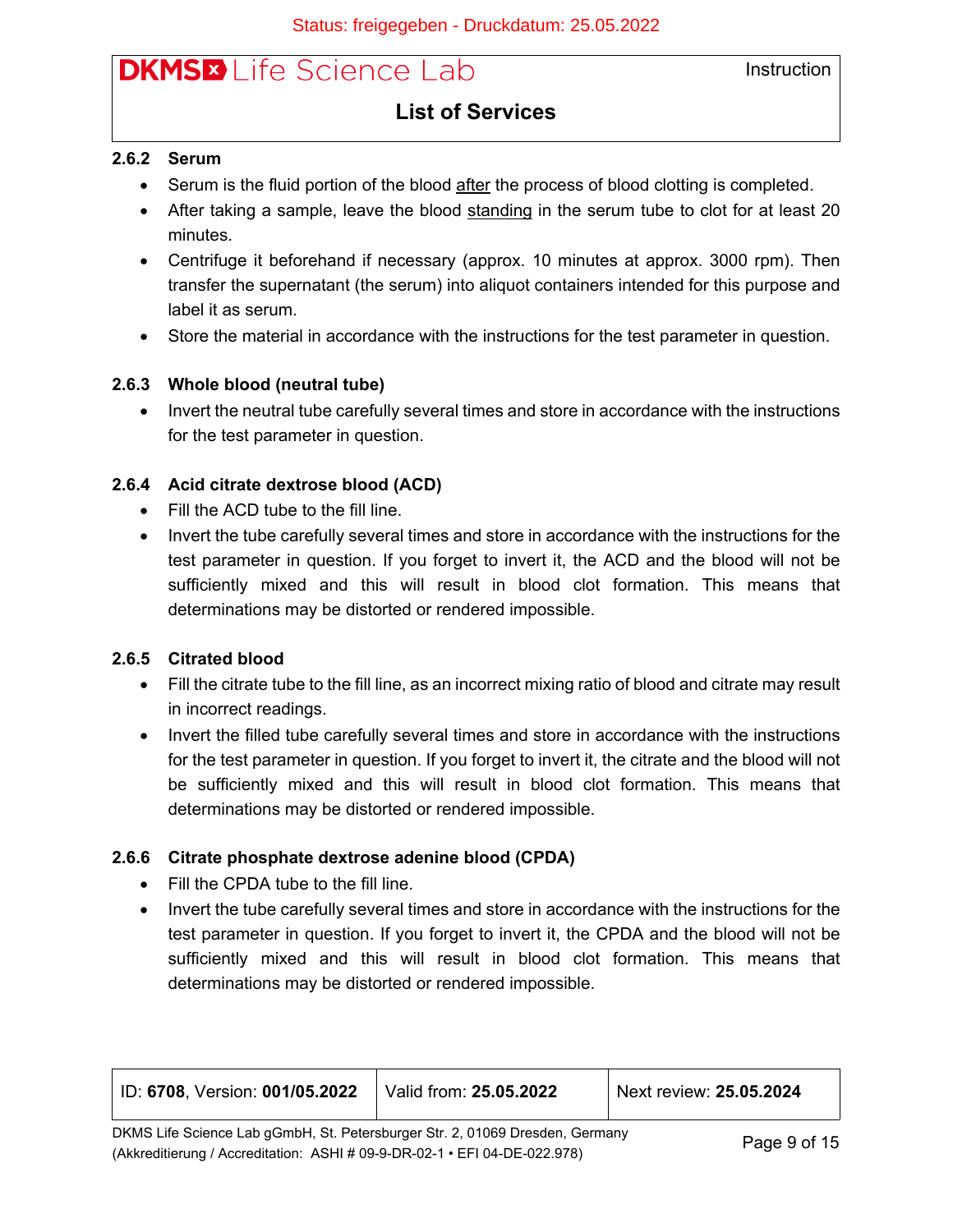### **List of Services**

#### <span id="page-9-0"></span>**2.6.7 EDTA blood**

- Fill the EDTA tube to the fill line.
- Invert the tube carefully several times and store in accordance with the instructions for the test parameter in question. If you forget to invert it, the EDTA and the blood will not be sufficiently mixed and this will result in blood clot formation. This means that determinations may be distorted or rendered impossible.

#### <span id="page-9-1"></span>**2.6.8 Heparin blood**

- Fill the Li-heparin tube to the fill line because underfilling it may potentially result in incorrect readings.
- Invert the tube carefully several times and store in accordance with the instructions for the test parameter in question. If you forget to invert it, the heparin and the blood will not be sufficiently mixed and this will result in blood clot formation. This means that determinations may be distorted or rendered impossible.

#### <span id="page-9-2"></span>**2.6.9 Plasma (citrate plasma, EDTA plasma, heparin plasma)**

- Plasma is the fluid portion of the blood before the onset of blood clotting.
- Draw the blood into the relevant sample tubes (citrate, EDTA or heparin tubes).
- Carefully invert and centrifuge immediately (approx. 10 minutes at 3000 rpm)
- Withdraw the supernatant (the plasma) and transfer it into sample tubes intended for this purpose. Label the tube with the type of plasma.
- Store the material in accordance with the instructions for the test parameter in question (e.g. deep-frozen, protected from light).

#### <span id="page-9-3"></span>**2.6.10 Swabs**

#### **Patient or donor swab**

- Open the swab packaging and remove the swab. Make sure not to touch the head of the swab with your fingers. Use each swab only once.
- Please take a swab with each of the enclosed swabs.
- To do this, wipe the inside of the cheeks using pressure for at least 60 seconds (including the folds at the upper and lower jaws). Move high and low as well as rotating to collect sufficient cells from the buccal mucosa. Saliva by itself is insufficient!)
- Please let used swabs dry for two minutes and then put them in the cardboard envelope without the plastic cover.

| │ ID: <b>6708. Version: 001/05.2022</b>                                      | Valid from: 25.05.2022 | Next review: 25.05.2024 |
|------------------------------------------------------------------------------|------------------------|-------------------------|
| DKMS Life Science Lab gGmbH, St. Petersburger Str. 2, 01069 Dresden, Germany |                        | $P$ age 10 of 15        |

(Akkreditierung / Accreditation: ASHI # 09-9-DR-02-1 • EFI 04-DE-022.978) Page 10 of 15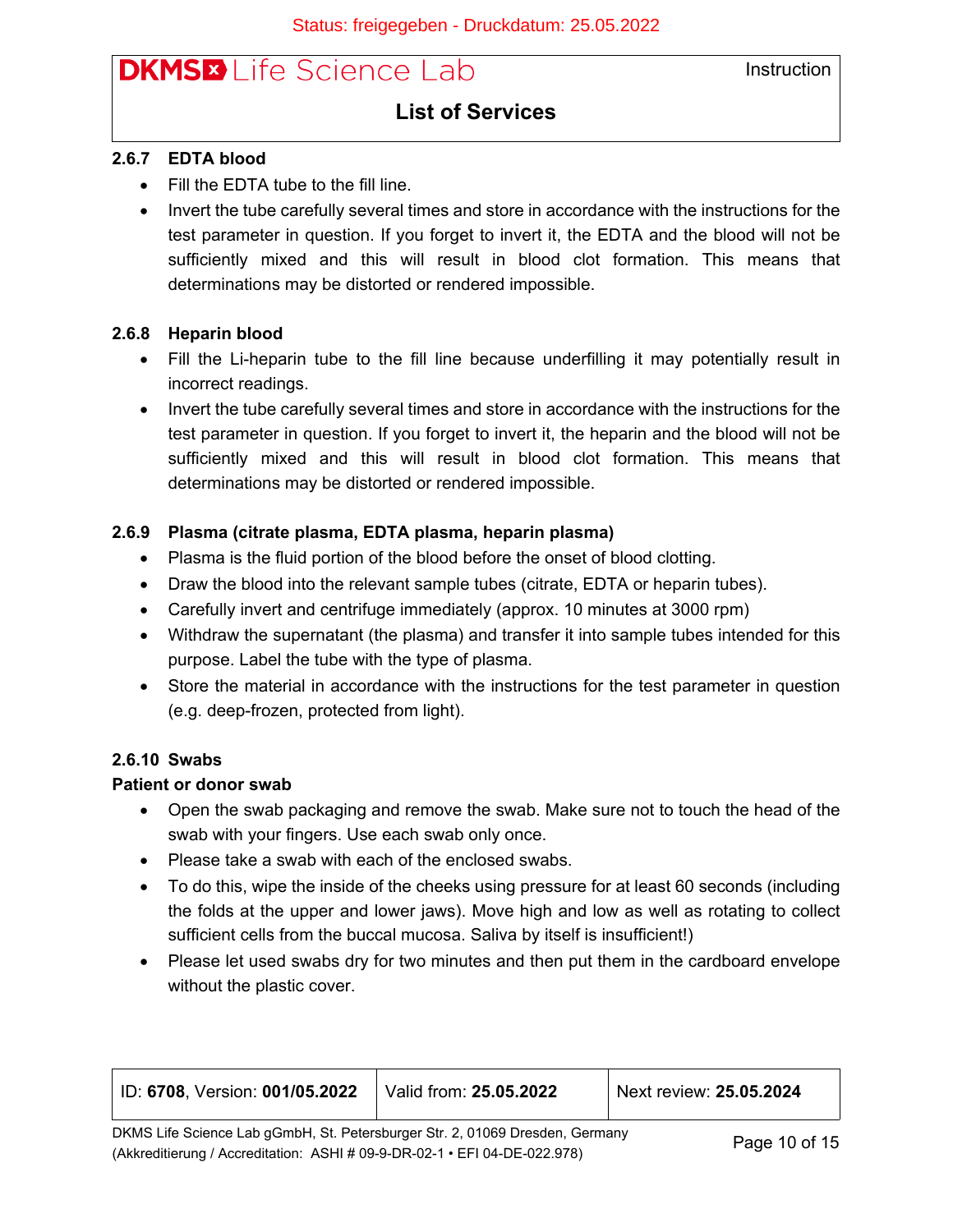**Instruction** 

### **List of Services**

#### <span id="page-10-0"></span>**2.6.11 Materials not listed**

• Consultation in writing requested via [Typing@dkms-lab.de.](mailto:Typing@dkms-lab.de)

#### <span id="page-10-1"></span>**2.7 Communication of results or findings**

Results or findings are generally communicated electronically via an agreed delivery channel, by secure email, by post or during a consultation in person. The contact person for receiving communications regarding the results or findings will be specified in the contract.

#### <span id="page-10-2"></span>**2.8 Other information**

You can request detailed information about methods used from [Typing@dkms-lab.de](mailto:Typing@dkms-lab.de).

#### <span id="page-10-3"></span>**2.9 Complaints**

Any complaints received are recorded and handled by complaint management. In order to identify any systematic problems and introduce improvements, they are classified and analysed regularly. Contact:

[Typing@dkms-lab.de](mailto:Typing@dkms-lab.de) / Clinical laboratory and search unit: [searchunit\\_dd@dkms-lab.de](mailto:searchunit_dd@dkms-lab.de)

| ID: 6708, Version: 001/05.2022 | Valid from: 25.05.2022 | $^{\prime}$ Next review: 25.05.2024 |
|--------------------------------|------------------------|-------------------------------------|
|--------------------------------|------------------------|-------------------------------------|

DKMS Life Science Lab gGmbH, St. Petersburger Str. 2, 01069 Dresden, Germany Ertific End Solditor Eab gentler, of a clear state gentler, on the constant of the condition of the condition: ASHI # 09-9-DR-02-1 • EFI 04-DE-022.978)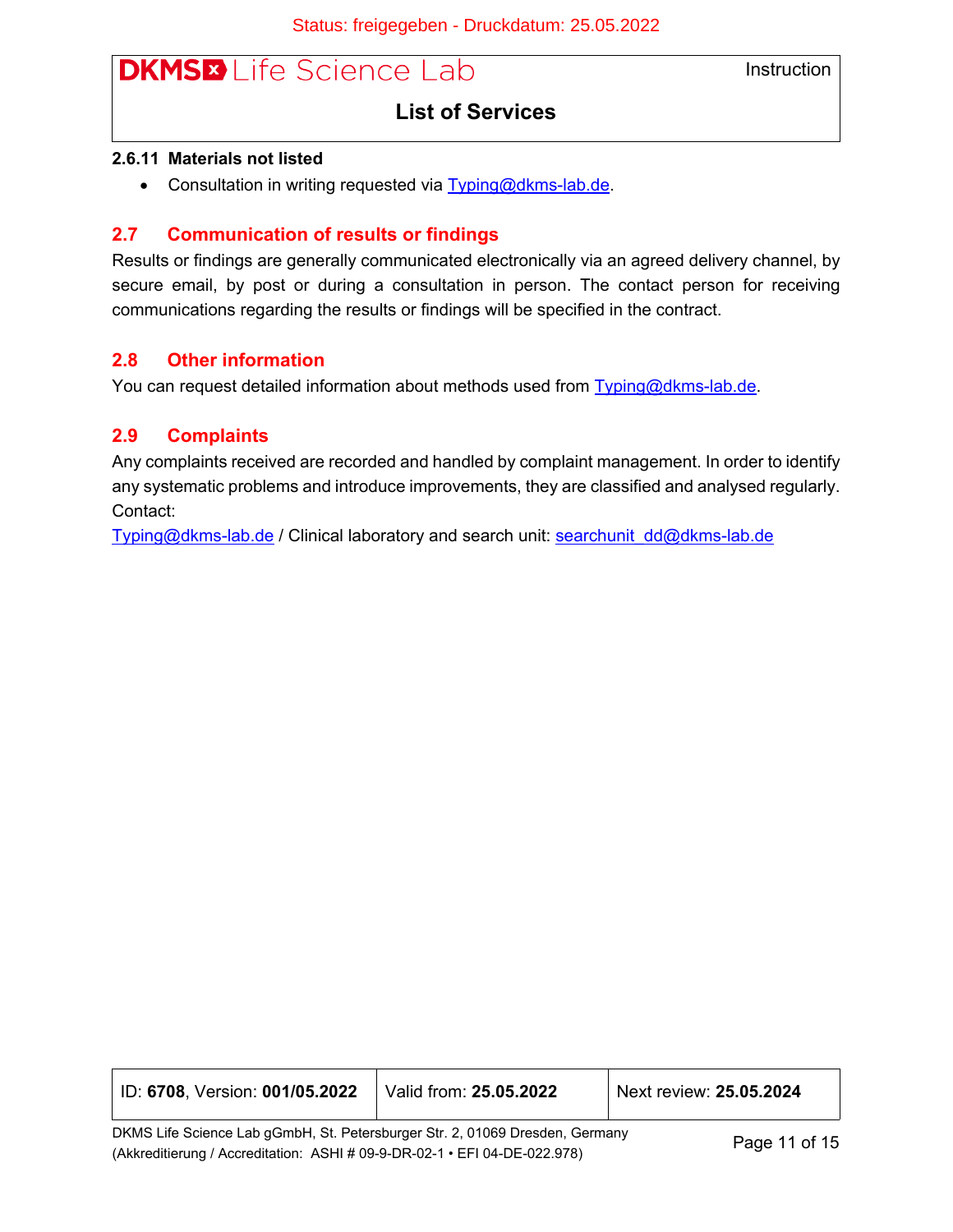Instruction

## **List of Services**

# <span id="page-11-0"></span>**3 Alphabetical list of services**

| <b>Item</b>    | <b>Test</b>                                                                                                                                                                                                                                                                                        | <b>Material/quantity</b>                                                             | <b>Evaluation</b><br>criteria                                                               | <b>Method</b>         | <b>Application</b><br>area                                                     | <b>TAT</b><br>(in WD) |
|----------------|----------------------------------------------------------------------------------------------------------------------------------------------------------------------------------------------------------------------------------------------------------------------------------------------------|--------------------------------------------------------------------------------------|---------------------------------------------------------------------------------------------|-----------------------|--------------------------------------------------------------------------------|-----------------------|
| 1              | Antibodies HLA class I,<br>complement-dependent<br>$(lgG+lgM)$                                                                                                                                                                                                                                     |                                                                                      | Negative                                                                                    | <b>LCT</b>            |                                                                                |                       |
| $\mathbf 2$    | Antibodies HLA class I,<br>complement-dependent (IgG)                                                                                                                                                                                                                                              | Serum/whole blood<br>with no additives 1 ml                                          | Negative                                                                                    | LCT+DTT               | <b>KL</b>                                                                      | As per<br>contract    |
| 3              | <b>Antibodies HLA class I</b><br>and II                                                                                                                                                                                                                                                            |                                                                                      | Negative                                                                                    | XMAP-M                |                                                                                |                       |
| 4              | complement-independent                                                                                                                                                                                                                                                                             |                                                                                      | See findings                                                                                | XMAP-SA               |                                                                                |                       |
| 5              | <b>CMV virus antibodies</b><br>(lgG)                                                                                                                                                                                                                                                               | 2 units<br>Swab                                                                      | Negative: 0-8<br><b>Unorm</b><br>Borderline: $8 - 20$<br>Unorm<br>Positive: $> 20$<br>Unorm | <b>ELISA</b>          | <b>HD</b><br>With<br>commercial kit                                            | 20                    |
| 6              | <b>HLA base profile</b>                                                                                                                                                                                                                                                                            | Swab<br>2 units                                                                      |                                                                                             |                       |                                                                                |                       |
| $\overline{7}$ | exon                                                                                                                                                                                                                                                                                               | EDTA blood*<br>2 ml                                                                  |                                                                                             |                       |                                                                                |                       |
| 8              | <b>HLA class I</b><br>(HLA-A*; HLA-B*; HLA-C*) and<br><b>HLA class II</b><br>(HLA-DRB1*; HLA-DQB1*;<br>HLA-DPB1*; HLA-DRB3/4/5*;<br>HLA-DQA1*; HLA-DPA1*)<br><b>Optional additional profile</b><br>(ABO*, RhD*, CCR5∆32*)                                                                          | <b>Extracted DNA</b><br>Volume: $> 100$ µl<br>DNA concentration:<br>minimum 20 ng/µl | See findings                                                                                | NGS-E                 | <b>HD</b><br>With reagents<br>developed in-<br>house                           | 20                    |
| 9              | HLA base profile + CMV<br>exon<br><b>HLA class I</b><br>(HLA-A*; HLA-B*; HLA-C*) and<br><b>HLA class II</b><br>(HLA-DRB1*; HLA-DQB1*;<br>HLA-DPB1*; HLA-DRB3/4/5*; -<br>HLA-DQA1*; HLA-DPA1*)<br><b>CMV virus antibodies (IgG)</b><br><b>Optional additional profile</b><br>(ABO*, RhD*, CCR5∆32*) | Swab<br>3 units                                                                      | See findings<br>See CMV                                                                     | NGS-E<br><b>ELISA</b> | <b>HD</b><br>With reagents<br>developed in-<br>house<br>With<br>commercial kit | 20                    |

| ID: 6708, Version: 001/05.2022 | Valid from: <b>25.05.2022</b> \ | Next review: 25.05.2024 |
|--------------------------------|---------------------------------|-------------------------|
|                                |                                 |                         |

Т

DKMS Life Science Lab gGmbH, St. Petersburger Str. 2, 01069 Dresden, Germany DRMS Lile Science Lab gGmbH, St. Petersburger Str. 2, 01069 Dresden, Germany<br>(Akkreditierung / Accreditation: ASHI # 09-9-DR-02-1 • EFI 04-DE-022.978)

Т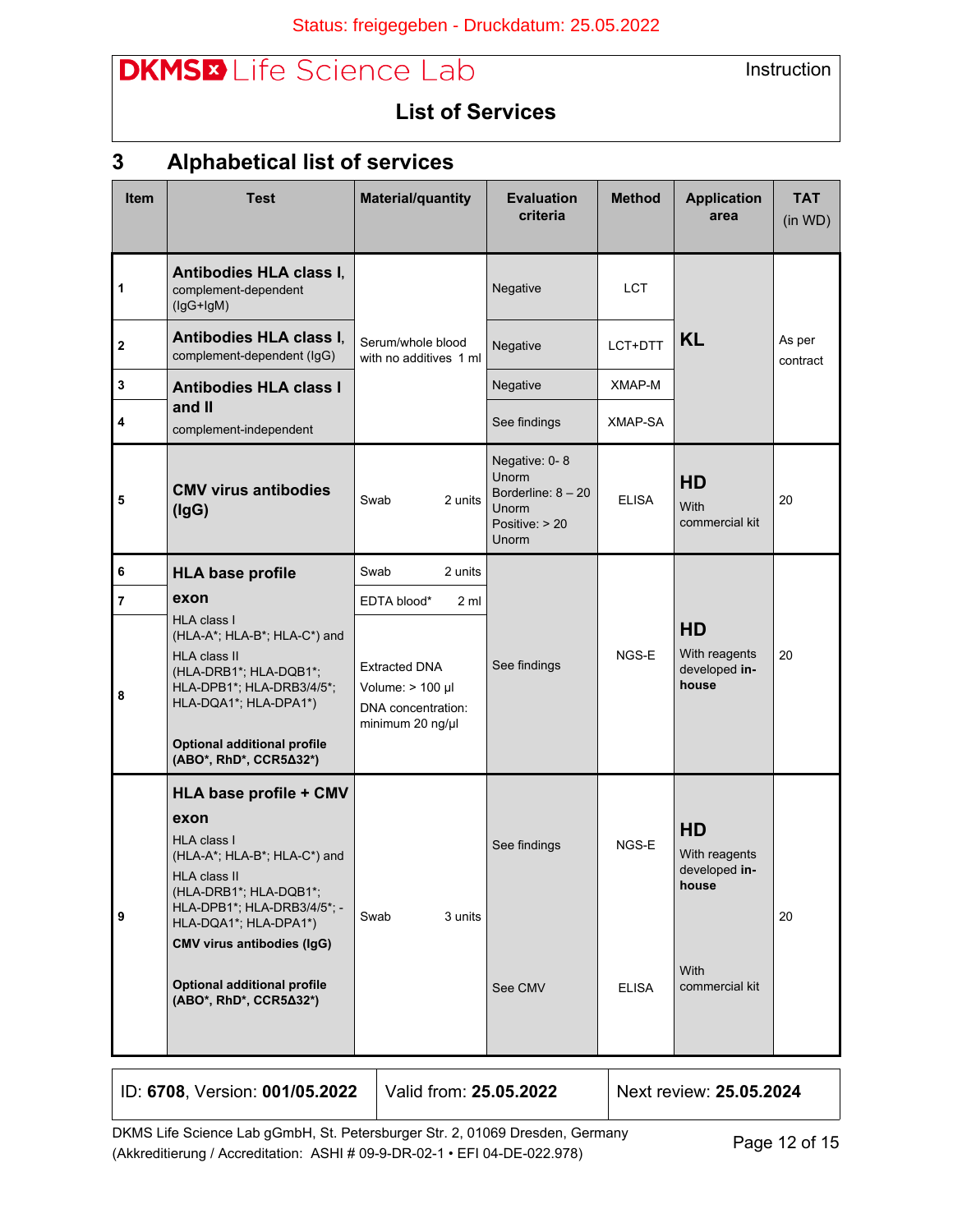## ٜ · KAI^ã^\*^à^} ÆÄÖI\*&\åæ {KAGÍ EEÍ EGGG

|             | <b>DKMSED</b> Life Science Lab<br>Instruction<br><b>List of Services</b>                                          |                                                                                                                       |              |        |                                                                                                                             |         |  |
|-------------|-------------------------------------------------------------------------------------------------------------------|-----------------------------------------------------------------------------------------------------------------------|--------------|--------|-----------------------------------------------------------------------------------------------------------------------------|---------|--|
| <b>Item</b> | <b>Method</b><br><b>Test</b><br><b>Material/quantity</b><br><b>Evaluation</b><br><b>Application</b><br><b>TAT</b> |                                                                                                                       |              |        |                                                                                                                             |         |  |
|             |                                                                                                                   |                                                                                                                       | criteria     |        | area                                                                                                                        | (in WD) |  |
| 10          |                                                                                                                   | Swab<br>2 units                                                                                                       |              |        | <b>KL</b>                                                                                                                   |         |  |
| 11<br>12    | <b>HLA base profile</b><br>whole-gene<br>HLA class I<br>(HLA-A*; HLA-B*; HLA-C*) and                              | EDTA blood*<br>5 <sub>m</sub><br><b>Extracted DNA</b><br>Volume: $> 100$ µl<br>DNA concentration:<br>minimum 20 ng/µl | See findings | NGS-LR | With CE-IVD-<br>certified<br>reagents<br>Optional<br>additional<br>profile<br>HLA-<br>DRB3/4/5*,<br>HLA-DQA1*;<br>HLA-DPA1* | $5 - 7$ |  |
| 13          | <b>HLA class II</b><br>(HLA-DRB1*; HLA-DQB1*;<br>HLA-DPB1*)                                                       | Swab<br>2 units                                                                                                       |              |        |                                                                                                                             |         |  |
| 14          |                                                                                                                   | EDTA blood*<br>5 ml                                                                                                   |              |        | <b>KL</b>                                                                                                                   |         |  |
| 15          |                                                                                                                   | <b>Extracted DNA</b><br>Volume: $> 100$ µl<br>DNA concentration:<br>minimum 20 ng/µl                                  |              |        | With reagents<br>developed in-<br>house                                                                                     |         |  |
| 16          |                                                                                                                   | Swab<br>2 units                                                                                                       |              |        | <b>KL</b>                                                                                                                   |         |  |
| 17          | <b>HLA base profile SSO</b>                                                                                       | EDTA blood*<br>5 ml                                                                                                   |              |        | With CE-IVD-<br>certified                                                                                                   |         |  |
| 18          | HLA class I<br>(HLA-A*; HLA-B*; HLA-C*) and<br><b>HLA class II</b><br>(HLA-DRB1*; HLA-DQB1*;<br>HLA-DPB1*)        | <b>Extracted DNA</b><br>Volume: $> 100$ µl<br>DNA concentration:<br>minimum 20 ng/µl                                  | See findings | SSO    | reagents<br>Optional<br>additional<br>profile<br>HLA-<br>DRB3/4/5*,<br>HLA-DQA1*;<br>HLA-DPA1*                              | $2 - 3$ |  |
| 19          |                                                                                                                   | 2 units<br>Swab                                                                                                       |              |        | <b>KL</b>                                                                                                                   |         |  |
| 20          | <b>HLA single locus</b>                                                                                           | EDTA blood*<br>5 ml                                                                                                   |              |        | With CE-IVD-                                                                                                                |         |  |
| 21          | (HLA-A*; HLA-B*; HLA-C*;<br>HLA-DRB1*; HLA-DQB1*;<br>$(HLA-DQA1*)$ ;<br>HLA-DPB1*; (HLA-DPA1*);<br>HLA-DRB3/4/5*) | Extracted DNA<br>Volume: $> 100$ µl<br>concentration:<br><b>DNA</b><br>minimum 20 ng/µl                               | See findings | SSO    | certified<br>reagents<br>In the case of<br>disease<br>associations,<br>there must be a<br>declaration of<br>consent.        | $2 - 3$ |  |
| 22          | <b>HLA complete profile</b>                                                                                       | Swab<br>2 units                                                                                                       | See findings | NGS-E  | HD                                                                                                                          | 20      |  |
| 23          | exon                                                                                                              | EDTA blood*<br>2 <sub>m1</sub>                                                                                        |              |        |                                                                                                                             |         |  |

| ID: 6708, Version: 001/05.2022 | Valid from: <b>25.05.2022</b> | Next review: 25.05.2024 |
|--------------------------------|-------------------------------|-------------------------|
|                                |                               |                         |

DKMS Life Science Lab gGmbH, St. Petersburger Str. 2, 01069 Dresden, Germany DKMS Life Science Lab gGmbH, St. Petersburger Str. 2, 01069 Dresden, Germany<br>(Akkreditierung / Accreditation: ASHI # 09-9-DR-02-1 • EFI 04-DE-022.978)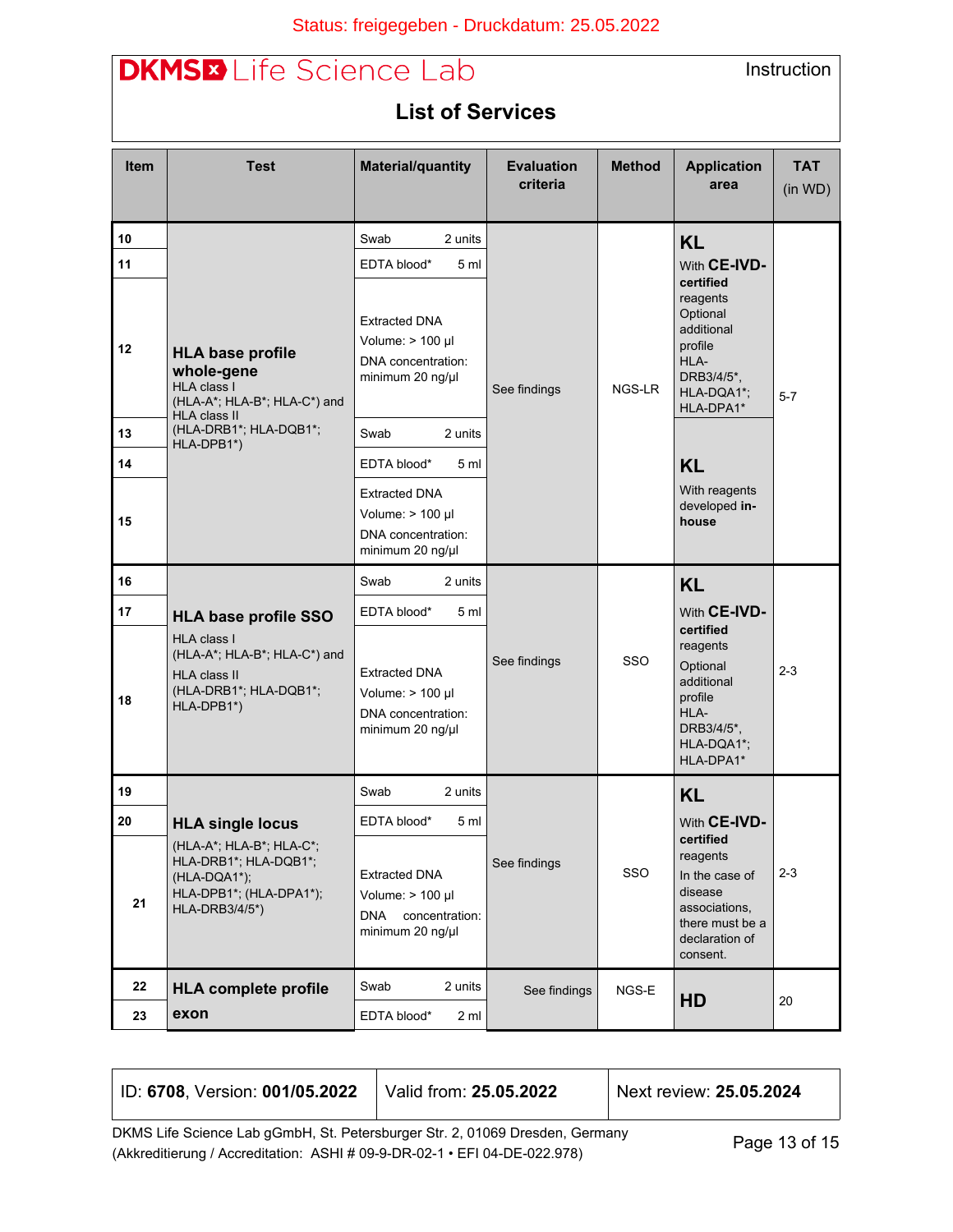| <b>DKMSED</b> Life Science Lab<br>Instruction |                                                                                                                                                                                                                                              |                                                                                                             |                               |               |                                                                                                                                                      |                       |
|-----------------------------------------------|----------------------------------------------------------------------------------------------------------------------------------------------------------------------------------------------------------------------------------------------|-------------------------------------------------------------------------------------------------------------|-------------------------------|---------------|------------------------------------------------------------------------------------------------------------------------------------------------------|-----------------------|
| <b>List of Services</b>                       |                                                                                                                                                                                                                                              |                                                                                                             |                               |               |                                                                                                                                                      |                       |
| <b>Item</b>                                   | <b>Test</b>                                                                                                                                                                                                                                  | <b>Material/quantity</b>                                                                                    | <b>Evaluation</b><br>criteria | <b>Method</b> | <b>Application</b><br>area                                                                                                                           | <b>TAT</b><br>(in WD) |
| 24                                            | <b>HLA class I</b><br>(HLA-A*; HLA-B*; HLA-C*; HLA-<br>$E^*$ ) and<br><b>HLA class II</b><br>(HLA-DRB1*; HLA-DQB1*;<br>HLA-DPB1*; HLA-DRB3/4/5*;<br>HLA-DQA1*; HLA-DPA1*)<br>MIC-A*, MIC-B*, KIR*, ABO*,<br>RhD*, CCR5∆32*                   | <b>Extracted DNA</b><br>Volume: $> 100$ µl<br>DNA concentration:<br>minimum 20 ng/µl                        |                               |               | With reagents<br>developed in-<br>house                                                                                                              |                       |
| 25                                            | HLA complete profile +<br><b>CMV</b><br>HLA class I<br>(HLA-A*; HLA-B*; HLA-C*;) and<br><b>HLA class II</b><br>(HLA-DRB1*; HLA-DQB1*;<br>HLA-DPB1*; HLA-DRB3/4/5*;<br>HLA-DQA1*; HLA-DPA1*)<br>MIC-A*, MIC-B*, KIR*, ABO*,<br>RhD*, CCR5∆32* | Swab<br>3 units                                                                                             | See findings                  | NGS-E         | <b>HD</b><br>With reagents<br>developed in-<br>house<br><b>With</b>                                                                                  | 20                    |
|                                               | <b>CMV virus antibodies (IgG)</b>                                                                                                                                                                                                            |                                                                                                             | See CMV                       | <b>ELISA</b>  | commercial kit                                                                                                                                       |                       |
| 26                                            | <b>Cross-matching</b><br>HLA class I                                                                                                                                                                                                         | From the donor:                                                                                             |                               |               | <b>KL</b><br>Heparin blood,                                                                                                                          |                       |
| 27                                            | <b>Cross-matching</b><br>HLA class II                                                                                                                                                                                                        | EDTA blood, ACD<br>blood, CPDA blood<br>$10 \mathrm{m}$<br>and<br>from the recipient:<br>serum, plasma 5 ml | See findings                  | <b>LCT</b>    | citrated blood,<br>and whole<br>blood with no<br>additives are<br>also accepted.<br>Sample<br>material must<br>not be any<br>older than 48<br>hours. | $\overline{c}$        |

\* EDTA blood is preferable; alternatively, heparin blood, citrated blood or ACD/CPDA blood

| ID: 6708, Version: 001/05.2022                                                             | Valid from: 25.05.2022 | Next review: 25.05.2024 |  |
|--------------------------------------------------------------------------------------------|------------------------|-------------------------|--|
| DKMS Life Science Lab gGmbH, St. Petersburger Str. 2, 01069 Dresden, Germany               |                        |                         |  |
| Page 14 of 15<br>(Akkreditierung / Accreditation: ASHI # 09-9-DR-02-1 • EFI 04-DE-022.978) |                        |                         |  |